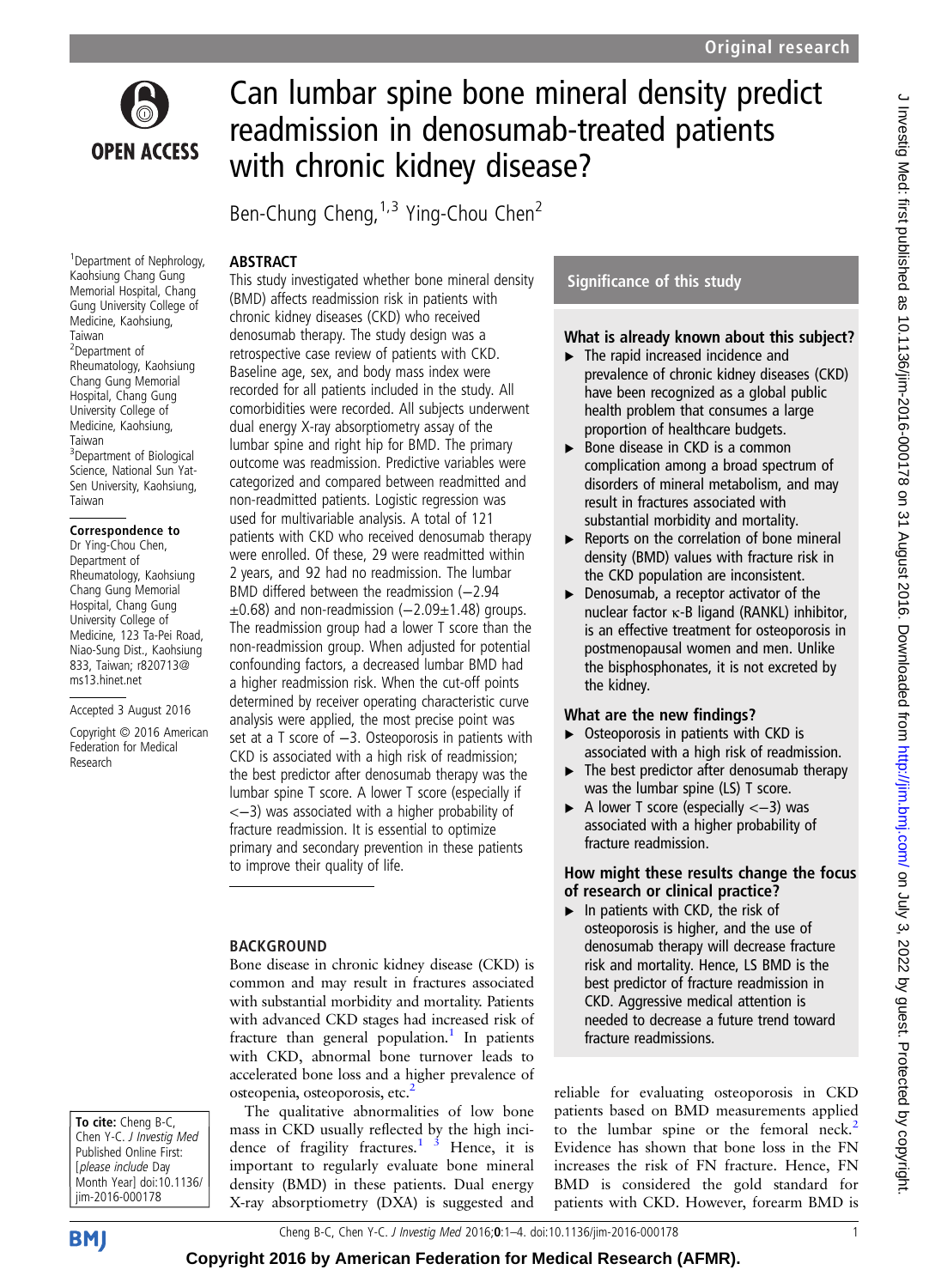<span id="page-1-0"></span>also another quick and sensitive way to detect osteoporosis in patients with peritoneal dialysis.<sup>[4](#page-3-0)</sup> Yamaguchi et  $a l<sup>5</sup>$  $a l<sup>5</sup>$  $a l<sup>5</sup>$ found that distal radius is the preferred site for bone densitometry in CKD patients. However, other studies consider that the value of bone density measurement in the evaluation of CKD mineral and bone disorders is not well established.<sup>[6](#page-3-0)</sup>

It is reported that the rate of kidney function decline is associated with a higher risk of hospitalization, readmis-sion, and prolonged length of hospital stay.<sup>[7](#page-3-0)</sup>

Denosumab, a receptor activator of the nuclear factor κ-B ligand (RANKL) inhibitor, is an effective treatment for osteoporosis in postmenopausal women and men. $8-12$  $8-12$ Unlike the bisphosphonates, it is not excreted by the kidney and is widely used in patients with CKD in Taiwan.

Little is known about whether BMD could predict readmission in denosumab-treated patients. Thus, this study investigated whether BMD affects readmission risk in patients with CKD who received denosumab therapy.

#### MATERIALS AND METHODS

The study design was a retrospective case review of patients with CKD treated with denosumab at Kaohsiung Chang Gang Memorial Hospital between January 2011 and December 2014. An Institutional Review Board at Kaohsiung Chang Gang Memorial Hospital approved the study, which was conducted in accordance with the Declaration of Helsinki and the International Conference on Harmonization of Good Clinical Practice Guidelines. In accord with Taiwanese law, no additional informed consent was required. Patient information was anonymized and de-identified before data analysis.

Baseline age, gender, and body mass index (BMI) were recorded for all patients included in the study. All comorbidities, such as diabetes, hypertension, and liver disease, as well as intact parathyroid hormone (iPTH) level were recorded.

All subjects underwent DXA assay of the lumbar spine (LS) and right hip for BMD by the same technologist, who was certified by the International Society of Clinical

Densitometry. The assay was performed using a fan beam bone densitometer (QDR-4500A; Hologic, Waltham, Massachusetts, USA).<sup>[13](#page-3-0)</sup> Instrument quality control was performed at least 5 days per week, and the coefficient of variation for the total BMD was 1.0%. Based on the WHO definitions, normal BMD is within 1 SD  $(+1 \text{ or } -1)$  of the young adult mean, osteopenia is defined as BMD between 1 and 2.5 SD below the young adult mean  $(-1)$  to  $-2.5$ SD), and osteoporosis is BMD 2.5 SD or more below the young adult mean  $(-2.5 SD)$  or lower).<sup>[14](#page-3-0)</sup> The primary outcome was defined as all-cause readmission within 2 years of following denosumab therapy. The secondary outcome was the reason for and the factors associated with readmission.

#### Statistical analysis

Statistical analysis was performed using SPSS software, V.21.0 (SPSS, Chicago, Illinois, USA). Patient characteristics were reported as simple descriptive statistics (mean±SD). Comparisons between independent means were analyzed using the Student's t-test. Relationships between categorical variables were evaluated with the  $\chi^2$  test. Logistical regression analysis was used to adjust for potential confounding factors. A  $p$  value  $< 0.05$  was considered to be statistically significant.

#### RESULTS

A total of 121 patients with CKD who had received denosumab therapy were enrolled. Of these, 29 were readmitted within 2 years (9 hip fracture, 12 spine refracture, 6 knee surgery), and 92 had no readmission. There was no difference 2 herniation of intervertebral disc in age, BMI, gender, number of vertebral fractures, iPTH level, or underlying medical illness between the readmission and non-readmission groups. The CKD stages were also the same for the readmission and non-readmission groups ( $p=0.196$ ). The BMD (T score) at the FN among men was the same in the readmission and control groups. The lumbar BMD (T score) differed between the readmission (−2.94±0.68) and nonreadmission  $(-2.09 \pm 1.48)$  groups  $(p=0.005)$ ; the

| <b>Variables</b>            | Readmission (n=29) | Non-readmission (n=92) | p Value |  |
|-----------------------------|--------------------|------------------------|---------|--|
| Age (years)                 | $72.82 \pm 8.624$  | $74.77 + 6.77$         | 0.316   |  |
| Body mass index ( $kg/m2$ ) | $23.80 \pm 3.45$   | $23.83 \pm 4.56$       | 0.977   |  |
| Spine fracture (number)     | $1.72 \pm 1.77$    | $1.09 \pm 1.44$        | 0.052   |  |
| iPTH (pg/mL)                | 188.27±305.04      | 283.61±442.45          | 0.41    |  |
| BMD (lumbar)                | $-2.94 \pm 0.68$   | $-2.09+1.48$           | 0.005   |  |
| BMD (total hip)             | $-1.91 \pm 0.96$   | $-1.75 \pm 1.15$       | 0.509   |  |
| BMD (femoral neck)          | $-2.38 \pm 0.68$   | $-2.34+0.95$           | 0.84    |  |
| Gender (female %)           | 22 (75.9%)         | 78 (84.8%)             | 0.624   |  |
| Neurological disease        | 5(17.2)            | 12(13.0)               | 0.384   |  |
| Diabetes mellitus (%)       | 10(34.5)           | 24(26.1)               | 0.478   |  |
| Hypertension                | 21(72.4)           | 55 (59.8)              | 0.273   |  |
| Hyperlipidemia              | 2(6.9)             | 4(4.3)                 | 0.629   |  |
| Heart disease               | 8(27.6)            | 18 (19.6)              | 0.437   |  |
| Pulmonary disease           | 3(10.3)            | 10(10.9)               | 0.621   |  |
| Liver disease               | 6(20.7)            | 20(21.7)               | 0.565   |  |

BMD, bone mineral density; iPTH, intact parathyroid hormone.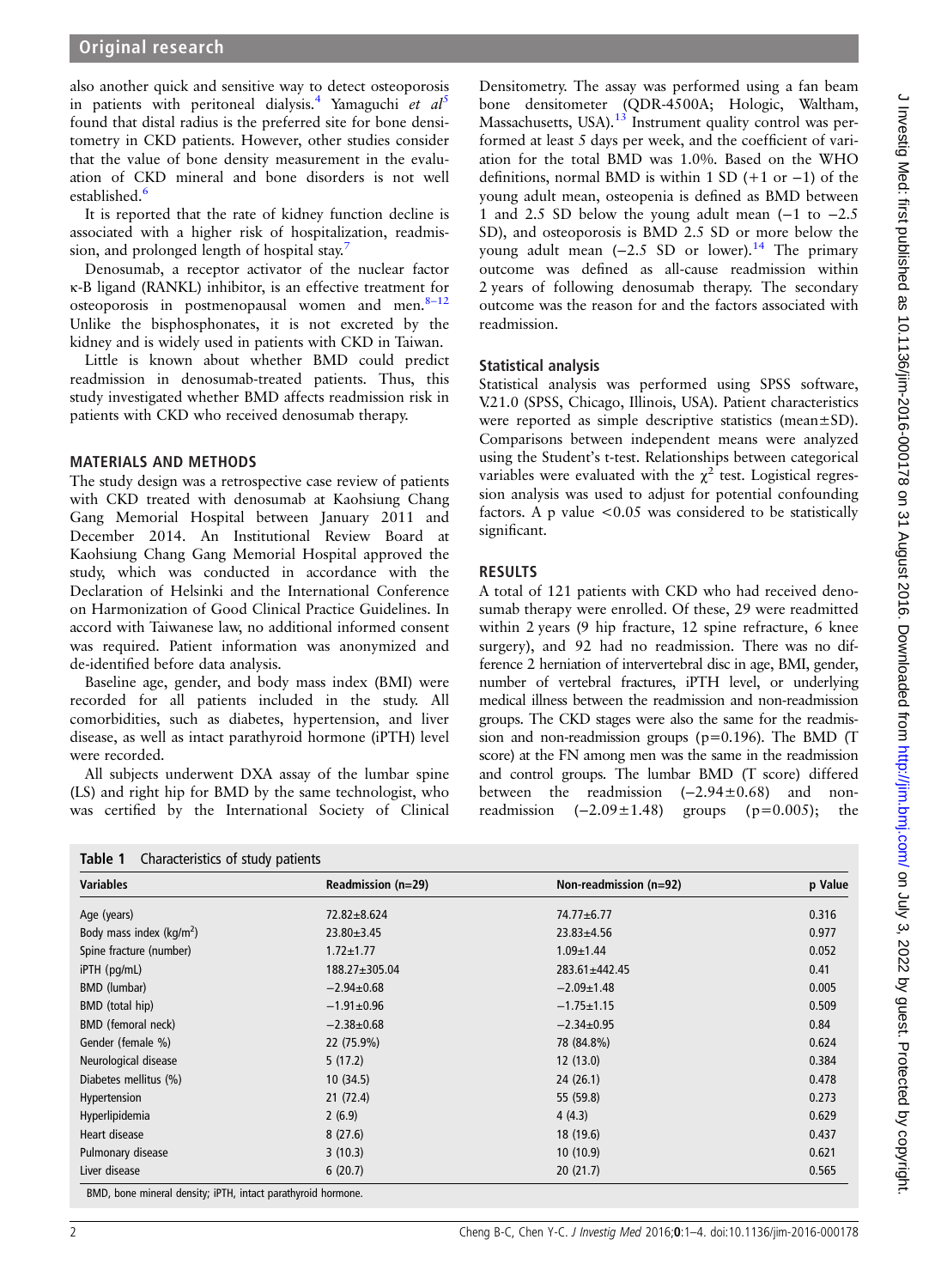readmission group had a lower BMD ([table 1](#page-1-0)). There were 14 vertebral fractures, 12 hip fractures, 2 forearm fractures, and 1 knee fracture.

When adjusted for potential confounding factors such as diabetes, hypertension, pulmonary, and liver disease, a decreased lumbar BMD still had a higher readmission risk (p=0.007; OR=1.96, 95% CI 1.206 to 3.189) (table 2), while age, gender, BMI, spine fracture, total hip BMD, and FN BMD did not increase the risk of readmission. When the cut-off points determined by receiver operating characteristic curve analysis were applied, the most precise cut-off point was set at a T score of −3 (sensitivity 0.630; specificity 0.788); patients with scores lower than −3 had a higher readmission risk.

#### **DISCUSSION**

The rapid increased incidence and prevalence of CKD have been recognized as a global public health problem that con-sumes a large proportion of healthcare budgets.<sup>[15](#page-3-0)</sup> In Taiwan, the national prevalence of CKD is high, and has the highest prevalence and incidence of end-stage renal disease in the world.<sup>[16](#page-3-0)</sup>

Osteoporosis constitutes a significant worldwide burden on public health. In particular, patients with CKD have accelerated bone loss due to abnormal turnover that leads to a high prevalence of bone health problems.<sup>[2](#page-3-0)</sup> Treatment of patients at high risk of further fractures has proven to be effective in significantly reducing subsequent fractures.<sup>[17](#page-3-0)</sup> Among the antiosteoporotic drugs, denosumab blocks the formation, function, and survival of osteoclasts.<sup>[10](#page-3-0)</sup> The magnitude of risk reduction of vertebral fractures with denosumab was similar to that reported for intravenously administered zoledronic acid, and appears to be greater than that reported for oral osteoporosis agents.<sup>[18](#page-3-0)</sup> Denosumab increased BMD at the LS by about 9% and in the entire hip by about 6%. Denosumab is not excreted in the kidney, and is widely used in patients with CKD in Taiwan.

Despite the high financial and social costs of readmission, there is a shortage of information about risk factors for fracture readmission after denosumab therapy in patients with CKD. There are multiple factors determining bone mass

loss in patients with CKD, whose bone quality and quantity deteriorate rapidly. Although Gabay et  $al<sup>19</sup>$  $al<sup>19</sup>$  $al<sup>19</sup>$  indicated that cortical bone is more sensitive than trabecular bone in CKD-related loss, baseline trabecular bone loss was more related to readmission in denosumab-treated patients in the present study. Decreased spine mass leads to more spinal fractures, kyphosis, and hip or other fractures; a greater tendency toward falls increases the readmission rate.

A high iPTH level implicates increased bone resorp-tion.<sup>[20](#page-3-0)</sup> In patients with CKD, the relationship between iPTH and low bone mass may become more complex, with interference by many factors. Since the bones of patients with CKD may be resistant, the iPTH level must be twofold to threefold higher than the normal range to main-tain normal turnover of bone.<sup>[13](#page-3-0)</sup> However, there were no differences in levels between readmission and nonreadmission patients in this study. Therefore, iPTH could not be a contributing factor in readmissions.

Osteoporosis is frequently noted in patients with CKD, so we need to put in more effort to prevent bone loss. Since bone loss is progressive and silent, it is important to monitor bone mass in patients with CKD. Low bone mass increases the risk of fracture, so the clinician should keep alertness even if only osteopenia in CKD patients. Before antiosteoporotic therapy, we should routinely measure BMD to identify those at high risk for fractures.

Vertebral fractures have been associated with increased mortality. $2<sup>1</sup>$  The mortality risk increases with vertebral fractures in elderly patients of all ages and ethnicities, and in both sexes. The difference in mortality rates between patients with a fracture and controls is higher than previ-ously reported, even after controlling for comorbidities.<sup>[22](#page-3-0)</sup> In patients with CKD, the risk of osteoporosis is higher, and the use of denosumab therapy will decrease fracture risk and mortality. In this study 12 (41%), readmission was due to spine refracture.

Since the hip and FN are predominantly a measure of cortical bone while the LS predominantly trabecular bone, the main benefit of denosumab is the effect on trabecular bone, which increase bone density of LS and decrease risk of future fracture and readmission rate.

| Table 2 |  |  |  | Multivariable analysis of the ORs for readmission |
|---------|--|--|--|---------------------------------------------------|
|---------|--|--|--|---------------------------------------------------|

| <b>Variables</b>            | <b>Regression coefficient</b> | <b>SE</b> | Wald  | p Value | OR (95% CI)              |
|-----------------------------|-------------------------------|-----------|-------|---------|--------------------------|
| Age (years)                 | $-0.001$                      | 0.033     | 0.001 | 0.971   | 0.998 (0.936 to 1.065)   |
| Gender                      | $-0.317$                      | 0.739     | 0.183 | 0.668   | 0.728 (0.171 to 3.102)   |
| Body mass index ( $kg/m2$ ) | $-0.037$                      | 0.073     | 0.259 | 0.611   | 0.963 (0.836 to 1.111)   |
| Spine fracture (number)     | 0.12                          | 0.188     | 0.404 | 0.525   | 1.127 (0.779 to 1.631)   |
| BMD (lumbar)                | $-0.673$                      | 0.248     | 7.369 | 0.007   | 1.960 (1.206 to 3.189)   |
| BMD (total hip)             | $-0.336$                      | 0.548     | 0.377 | 0.539   | 0.714 (0.244 to 2.090)   |
| BMD (femoral neck)          | $-0.165$                      | 0.587     | 0.079 | 0.779   | $0.847$ (0.269 to 2.677) |
| Neurological disease        | 0.763                         | 0.69      | 1.222 | 0.269   | 2.143 (0.555 to 8.289)   |
| Diabetes mellitus           | 0.367                         | 0.623     | 0.348 | 0.556   | 1.443 (0.426 to 4.897)   |
| Hypertension                | 0.151                         | 0.639     | 0.056 | 0.813   | 1.163 (0.333 to 4.067)   |
| Hyperlipidemia              | 0.857                         | 1.049     | 0.667 | 0.414   | 2.355 (0.301 to 18.405)  |
| Cardiovascular disease      | 0.117                         | 0.691     | 0.029 | 0.865   | 1.124 (0.290 to 4.357)   |
| Pulmonary disease           | $-0.116$                      | 0.861     | 0.018 | 0.893   | 0.890 (0.165 to 4.813)   |
| Liver disease               | $-0.705$                      | 0.832     | 0.717 | 0.397   | 0.4941 (0.097 to 2.526)  |

BMD, bone mineral density.